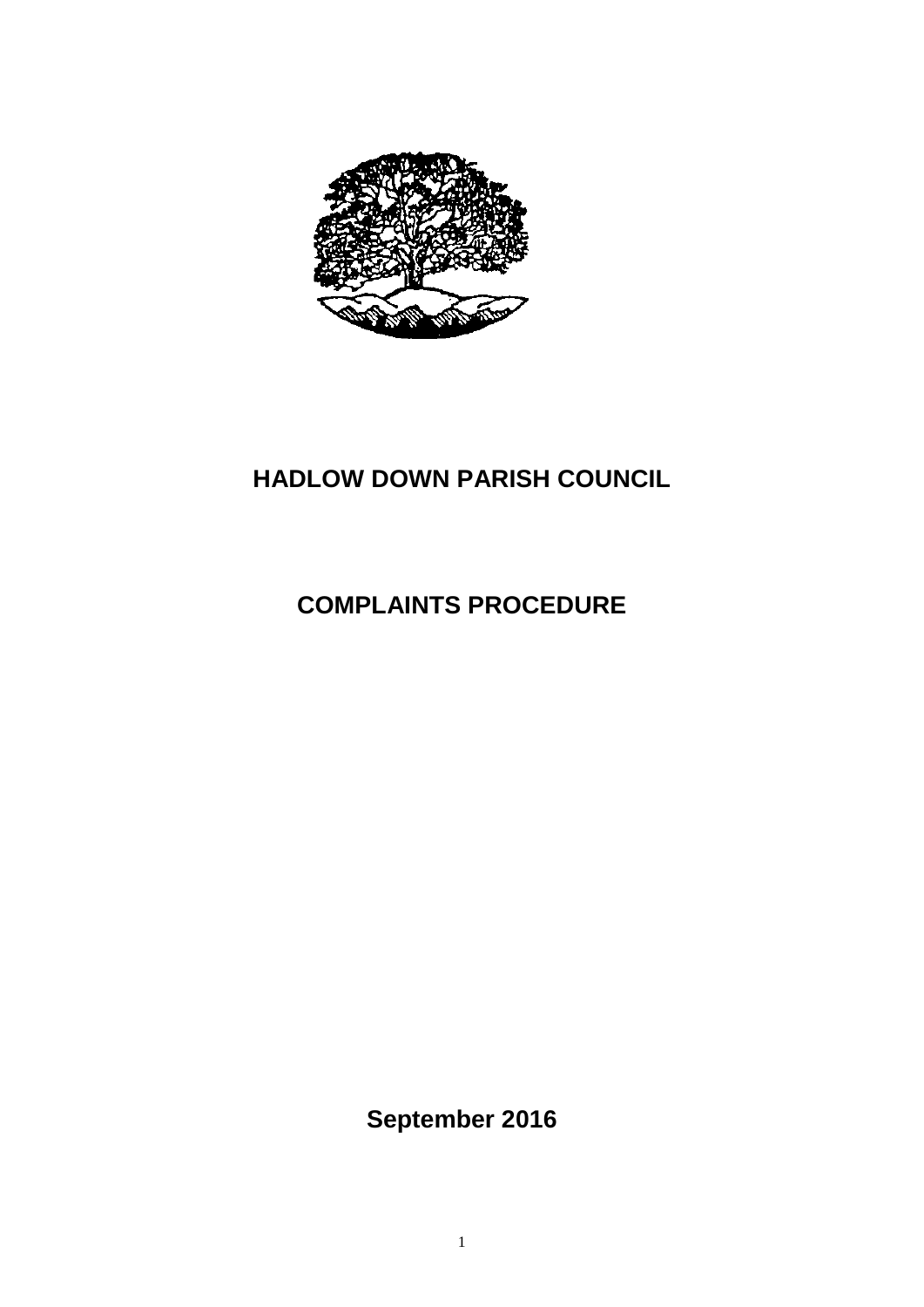# **Complaints Procedure**

### **1. THE IMPORTANCE OF COMPLAINTS**

- 1.1 Complaints are valuable because they provide a chance to put things right if there has been an error, and to make sure that the same mistake is not repeated.
- 1.2 It is essential that complaints are dealt with positively. The Parish Council is anxious to hear people's comments and is committed to making full use of complaints information to contribute to continuous service improvement. Important information about areas for improvement can be obtained both from a single complaint and from patterns of complaints, highlighted by detailed monitoring.

#### **2. DEFINITION OF A COMPLAINT**

2.1 '*A complaint* is *an expression of dissatisfaction by one or more members of the public about the parish council's action or lack of action or about the standard of service, whether the action was taken or the service provided by the parish council itself or a person or body acting on behalf of the parish council'.* Local Government Ombudsman definition.

#### 2.2 **What the complaints procedure will deal with:-**

The complaints procedure will deal with matters of maladministration, which is if the Parish Council does something the wrong way, fails to do something it should do or does something it should not do. Some examples include:

- neglect or unjustified delay
- malice, bias, or unfair discrimination
- failure to tell people their rights
- failure to provide advice or information when reasonably requested
- providing misleading or inaccurate advice
- inefficiency, ineffectiveness, bad and unprofessional practice or conduct.

#### 2.3 **What the complaints procedure will not deal with:-**

- complaints for which there is a legal remedy or where legal proceedings already exist.
- complaints about employment matters the Parish Council operates alternative procedures to deal with grievances or disciplinary matters against staff.
- Complaints against councillors are covered by the Code of Conduct for Members adopted by the Council on 13<sup>th</sup> May 2011, or at the time of cooption and, if a complaint against a councillor is received by the council it will be referred to the Monitoring Officer of Wealden District Council.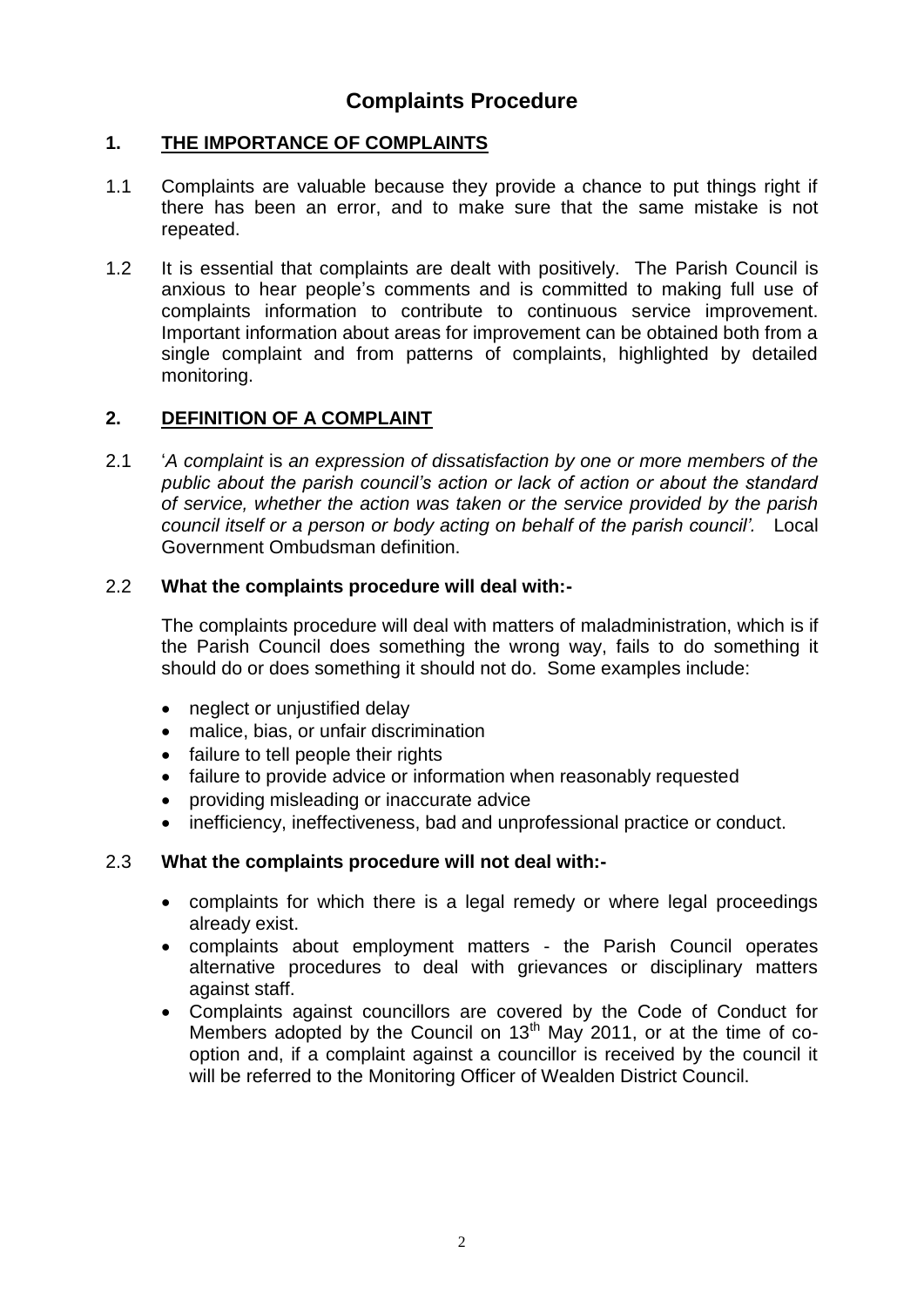### **3. EQUAL OPPORTUNITIES**

- 3.1 The Parish Council is committed to equal opportunities. Complaints feedback will be used to highlight discriminatory practices, and to promote equality of opportunity.
- 3.2 Complaints by members of the public of discrimination and/or harassment against the Parish Council will be dealt with through the complaints procedure unless it is a complaint that should be dealt with through a statutory procedure.

#### **4. COMPLAINTS OFFICER**

- 4.1 The Complaints Officer for the Parish Council is the Clerk. Her main duties are:
	- (i) The day to day operation and management of the procedure.
	- (ii) To oversee, and undertake where necessary, the investigation of formal complaints at the first stage, within the relevant time scales.
	- (iii) To maintain a record of all complaints received including details of the nature of the complaint, action taken, outcome, and time taken to resolve.
	- (iv) To identify improvement points arising from any complaints.
	- (v) To identify training issues.

In the event that a complaint is made against the Clerk, the complainant should be advised to put their complaint in writing to the Chair of the Parish Council.

# **5. COMPLAINTS AND QUERIES**

5.1 The Council receives queries, problems and comments as part of its day to day running, and they should not all be regarded as complaints. These are routine and expected and are generally resolved quickly to the customer's satisfaction.

If someone is dissatisfied with the original service or response they received and wishes to take the matter further then the issue should be recognised as a complaint.

5.2 During the course of daily business, minor complaints are made to the Clerk about the services the Parish Council provides. These will usually be dealt with by the Clerk, It is not appropriate for every comment to be treated as a formal complaint. Every effort should be made to deal with these problems immediately, either by providing information, instigating the appropriate action or explaining a decision.

# **6. FORMAL COMPLAINT**

A customer may wish to make a formal complaint directly, or may be unsatisfied with the outcome of an informal complaint and may wish to take the matter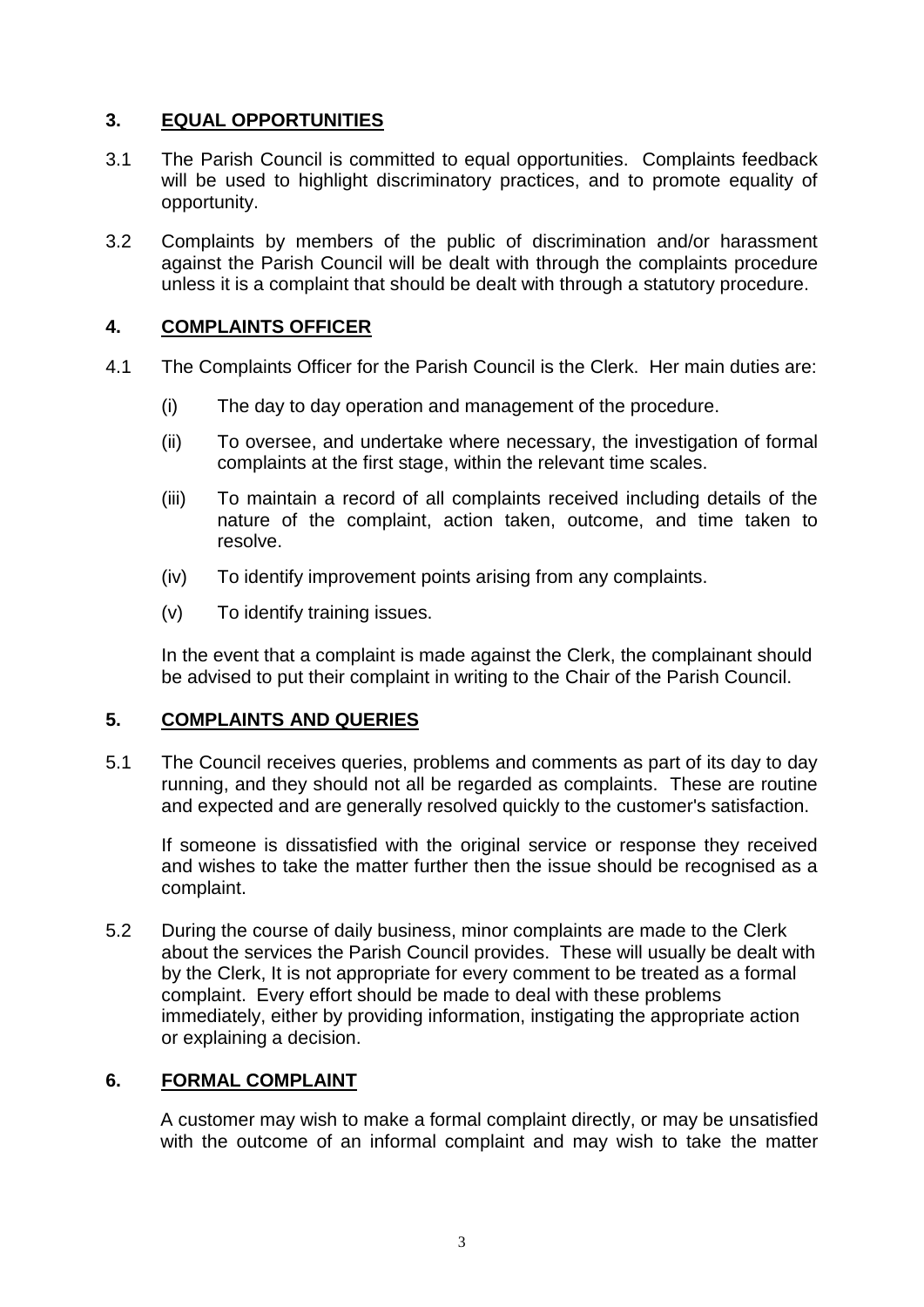further. They will be asked to put their complaint in writing to the clerk or other nominated officer.

If the complainant does not wish to put the complaint to the clerk or other nominated officer, he or she should be advised to address it to the chairman of the council.

The clerk or other nominated officer will try to acknowledge receipt of the complaint within 5 working days and will advise the complainant when, within the next 20 working days, the matter will be considered by the council or by the committee established for the purposes of hearing complaints. The complainant should also be advised whether the complaint will be treated as confidential or whether, for example, notice of it will be given in the usual way (if, for example, the complaint is to be heard by a committee).

The complainant shall be invited to attend a meeting to be held within 20 working days, unless the matter is very complex in which case 28 working days will be allowed, and to bring with them a representative if they wish.

7 clear working days prior to the meeting, the complainant shall provide the council with copies of any documentation or other evidence relied on. The council shall provide the complainant with copies of any documentation upon which they wish to rely at the meeting and shall do so promptly, allowing the claimant the opportunity to read the material in good time for the meeting.

#### **At the Meeting**

The council shall consider whether the circumstances of the meeting warrant the exclusion of the public and the press. Any decision on a complaint shall be announced at the council meeting in public.

The chairman should introduce everyone and explain the procedure.

The complainant (or representative) should outline the grounds for complaint and, thereafter, questions may be asked by (i) the clerk or other nominated officer and then (ii), members.

The clerk or other nominated officer will have an opportunity to explain the council's position and questions may be asked by (i) the complainant and (ii), members.

The clerk or other nominated officer and then the complainant should be offered the opportunity to summarise their position.

The clerk or other nominated officer and the complainant should be asked to leave the room while members decide whether or not the grounds for the complaint have been made. If a point of clarification is necessary, *both* parties shall be invited back.

The clerk or other nominated officer and the complainant should be given the opportunity to wait for the decision but if the decision is unlikely to be finalised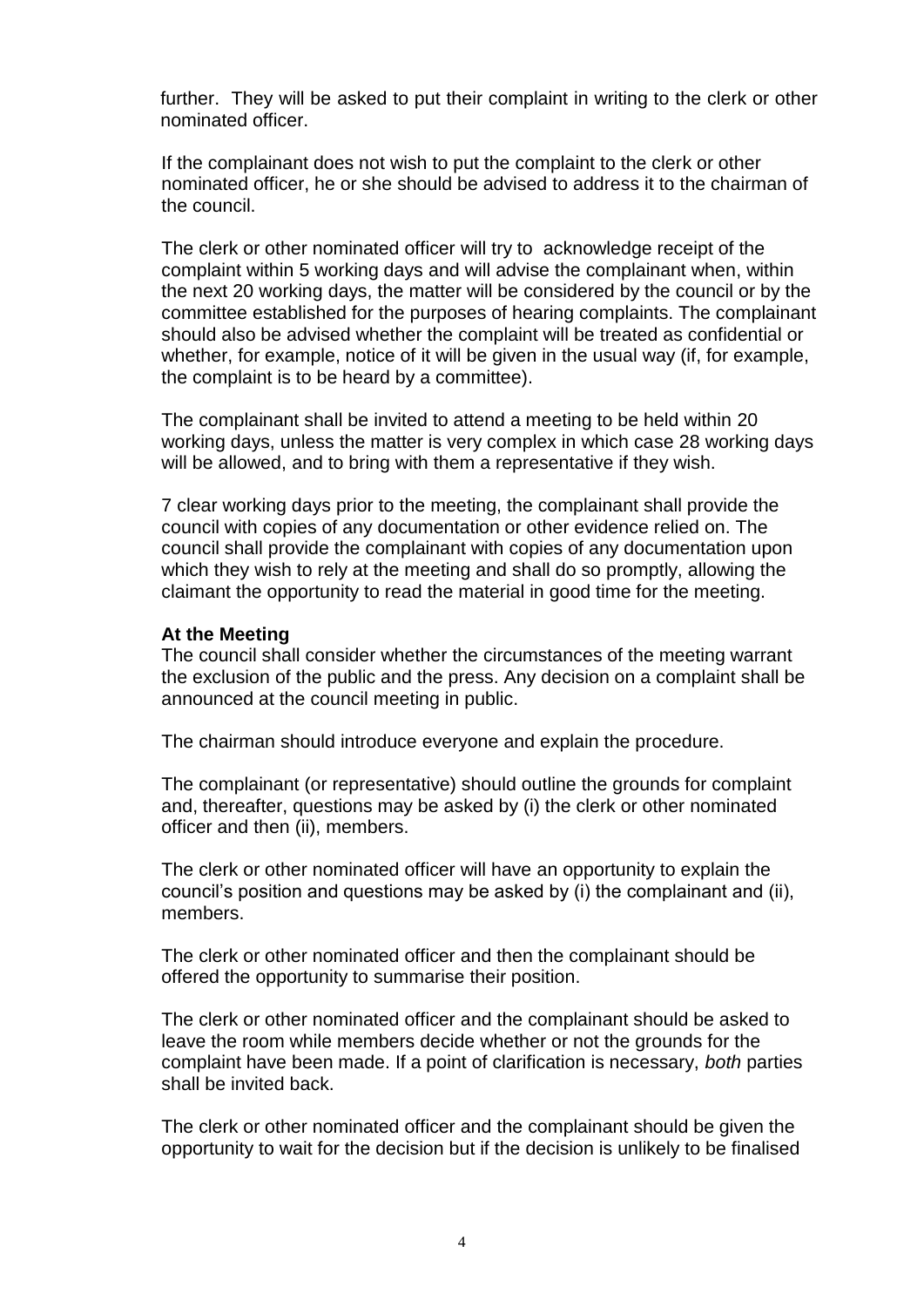on that day, they should be advised when the decision is likely to be made and when it is likely to be communicated to them.

#### **After the Meeting**

The decision should be confirmed in writing within 7 working days together with details of any action to be taken.

### **7. COUNCILLORS' PANEL**

If the issue still remains unresolved, the complainant should be notified of his or her right to have the matter referred to a Panel consisting of the Chairman of the Council and the local District Councillor.

# **8. UNREASONABLE AND VEXATIOUS COMPLAINTS**

There will be circumstances when a complainant persists in wishing to pursue a complaint when it clearly has no reasonable basis, or when the Council has already taken reasonable action in response, or where some other process, whether through the courts or some other recognised procedure, should or has been taken.

These matters should be referred to the full Council with a summary of the issues and of the attempts made to resolve the complaint. They may, in such circumstances, decide that no further action can usefully be taken in response to the complainant, and inform the complainant so, making it clear that only new and substantive issues will merit a response.

#### **9. ANONYMOUS COMPLAINTS**

Anonymous complaints should be referred to the Parish Clerk, and may be acted on at her discretion, according to the type and seriousness of the allegation.

#### **10. RESOLUTION AND REMEDIES**

The aim in dealing with all complaints is to reach a resolution or remedy that satisfies the complainant, whether it is the remedy they were originally seeking or not. Where a complaint is found to be at all justified, consideration may need to be given to the question of an appropriate remedy (the Council to make any final decision regarding remedy). An explanation or an apology will always be needed.